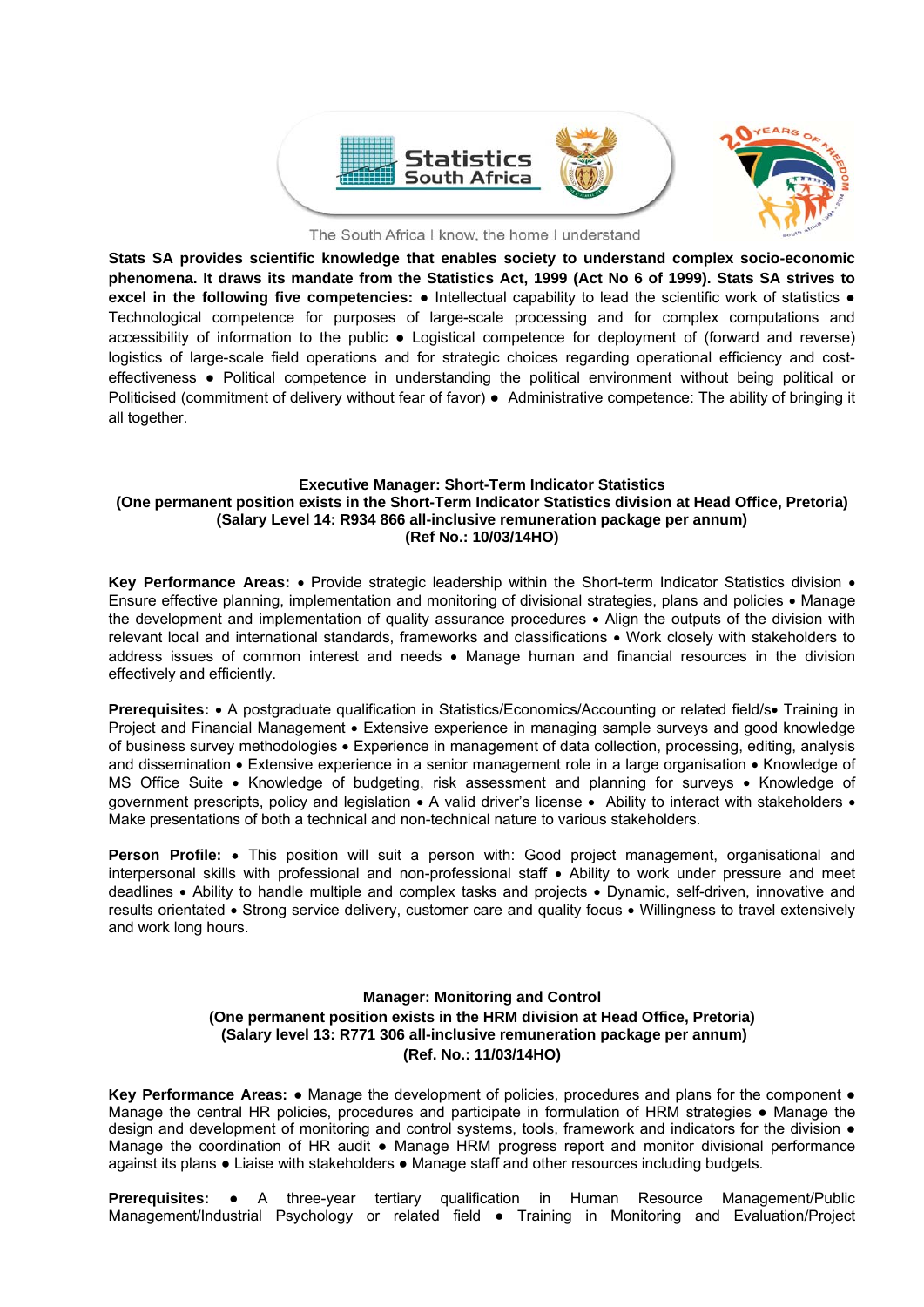Management/Quality Management is essential ● At least six years experience in Human Resources Management ● Knowledge of HR policies and procedures, including PSR and relevant acts ● Experience in facilitation and/or development and/or management of strategy monitoring systems within the public service  $\bullet$ Knowledge of MS Office Suite ● A valid driver's license.

**Person Profile: ●** This position will suit a person who has: Good research, interviewing, report writing, presentation, leadership, analytical, communication, strategic thinking and conflict resolution skills ● Must be an innovative thinker and a team player ● Ability to communicate at all levels, manage personnel and other resources.

### **Deputy Manager: Methodologist (One permanent position exists in the Prices Methodology and Research division at Head Office, Pretoria) (Salary level 11: R495 603 all inclusive remuneration package per annum) (Ref. No.: 12/03/14HO)**

**Key Performance Areas:** • Develop strategy, policy, plans and procedures for price statistics methodology • Develop methodology regarding price statistics based on international best practices and ensure continuous improvement of price statistics  $\bullet$  Advise on the implementation of all new methodology and ensure that the price statistics are collected based on the correct methods • Develop methodologies for reweighting, rebasing, and sample management for CPI and PPI • Analysis of price statistics • Supervision of methodologists • Liaise with stakeholders.

**Prerequisites:** • A three-year tertiary qualification in Economics/Statistics/Econometrics/Mathematics • At least five years experience as a producer or significant user of price data • Experience in SAS programming • Knowledge of Price Statistics and Economics.

**Person Profile:** • This position will suit a person with: Good writing, analytical, research, problem-solving and statistical analysis skills • Willingness to adapt to change • Ability to critically evaluate work methods and content • Ability to work independently and accurately.

# **Deputy Manager: Prices Quality Audit**

# **(One permanent position exists in the Prices Methodology and Research division at Head Office,**

**Pretoria)** 

# **(Salary level 11: R495 603 all inclusive remuneration package per annum) (Ref. No.: 13/03/14HO)**

Key Performance Areas: • Develop, maintain and improve audit system methodology and programs • Manage the audit process • Conduct specific analysis and monitor performance sampling for data quality • Manage staff and other resources • Interact with stakeholders.

**Prerequisites:** • A three-year tertiary qualification in Management/Quality/Auditing/Economics/Statistics • Training in ISO 90001:2000 and/or TQM is essential • At least five years experience in quality management auditing and all aspects of quality assurance • Knowledge of Price Statistics, Economics Statistics, survey and statistical methodology, TQM and internal auditing.

**Person Profile:** • This position will suit a person with: Good writing, research, statistical analysis and problemsolving skills • Ability to be objective and impartial • Willingness to travel and work long hours.

## **Principal Systems Developer**

### **(One permanent position exists in the Methodology and Evaluation division at Head Office, Pretoria) (Salary level 11: R 495 603 all-inclusive remuneration package per annum) (Ref. No.: 14/03/14HO)**

**Key Performance Areas:** ● Participate in gathering and analysis of user requirements ● Develop, maintain and run complex update procedures on databases from external sources ● Develop, maintain and run complex extract procedures on databases and existing applications to provide to users • Participate in designing complex high quality applications and relational database ● Develop applications and components ● Test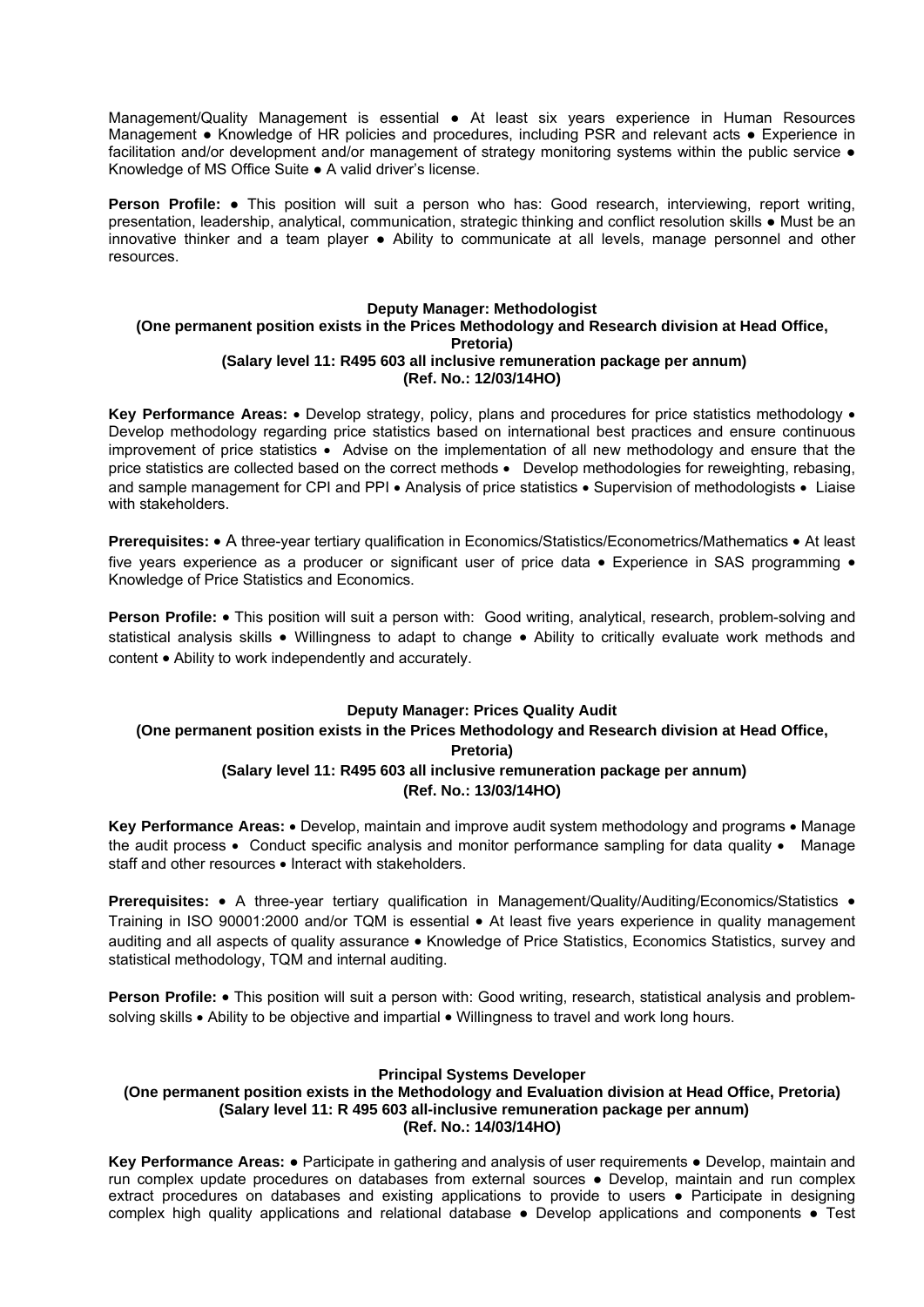complex applications ● Develop complex user manuals and training of users ● Review and quality control of developed applications ● Provide user support and technical consulting support on projects ● Supervise staff.

**Prerequisites: •** A three-year tertiary qualification in IT or related field • At least five years experience in programming ● Experience in relational database ● Knowledge of advanced programming, database querying and Transact SQL visual basic/VB.Net, risk management, programming SQL server database and project management ● Knowledge of MS Office Suite.

**Person Profile: •** This position will suit a person with: Good communication, presentation, strategic, organising, planning, analytical, problem- solving, customer interaction and decision-making skills ● A dynamic, energetic, self-driven, innovative and results-driven team player • Ability to train people • Ability to work under pressure and meet deadlines • Willingness to travel and work long hours.

#### **Principal Systems Developer (One permanent position exists in the Geography Division at Head Office, Pretoria) (Salary level 11: R495 603 all-inclusive remuneration package per annum) (Ref. No.: 15/03/14HO)**

**Key Performance Areas:** ● Participate in gathering and analysis of user requirements ● Develop, maintain and run complex update procedures on databases from external sources ● Develop , maintain and run complex extract procedures on databases and existing applications to provide to users ● Participate in the design of complex high quality applications and relational database ● Develop applications and components ● Test complex applications ● Develop complex user manuals and training of users ● Review and quality control of developed applications ● Provide user support and technical consulting support on projects ● Supervise staff.

**Prerequisites:** ● A three-year tertiary qualification in IT or related field ● At least five years experience in programming ● Experience in systems analysis and relational database design is required ● Knowledge of business analysis, systems analysis, database design and data modelling, advanced programming, database querying and Transact SQL and project management ● Knowledge of MS Office Suite ● Experience in relational database concepts, preferably MS SQL Server or Oracle 10g will be an added advantage  $\bullet$ Experience in systems development in a Web environment will be an added advantage ● Experience in Microsoft Development Frameworks, ASP / ASP.Net, Java script, C#.Net, VB.Net/Visual Basic, HTML, and XML will be an added advantage ● Experience in ESRI GIS Products such as ArcGIS Desktop, ArcGIS Server, Arc GIS Mobile and ArcObjects will be an added advantage.

**Person Profile:** ● This position will suit a person who has: Good communication, presentation, analytical, planning, organising, problem-solving, customer interaction and decision-making skills ● A dynamic, energetic, self-driven, innovative and results-driven team player • Ability to operate strategically • Ability to train people • Ability to work under pressure and meet deadlines ● Willingness to travel and work long hours.

## **Principal Systems Analyst**

# **(One permanent position exists in the Methodology & Evaluation division at Head Office, Pretoria) (Salary level 11: R495 603 all-inclusive remuneration package per annum) (Ref. No.: 16/03/14HO)**

**Key Performance Areas:** ● Facilitate and analyse business requirements and produce user requirement specifications • Design complex relational databases • Design of complex and quality integrated systems and applications ● Ensure training of users ● Ensure testing of integrated applications ● Facilitate production implementation of integrated applications ● Ensure provision of user support.

**Prerequisites: •** A three-year tertiary qualification in Information Technology or related field • Training in business or systems analysis and data architecture, data modelling, database design and project management is essential ● At least five years experience in systems analysis and design including relational database design, client server application development including relational database design ● Knowledge of systems and data architecture, advanced database design and data modelling, and advanced programming.

**Person Profile: ●** This position will suit a person who has: Good communication, problem-solving, analytical, presentation, decision-making, conflict resolution and facilitation skills and who is dedicated, committed, reliable, innovative and self-motivated • Ability to work independently and in a team • Ability to work under pressure and meet deadlines ● Willingness to travel and work long hours.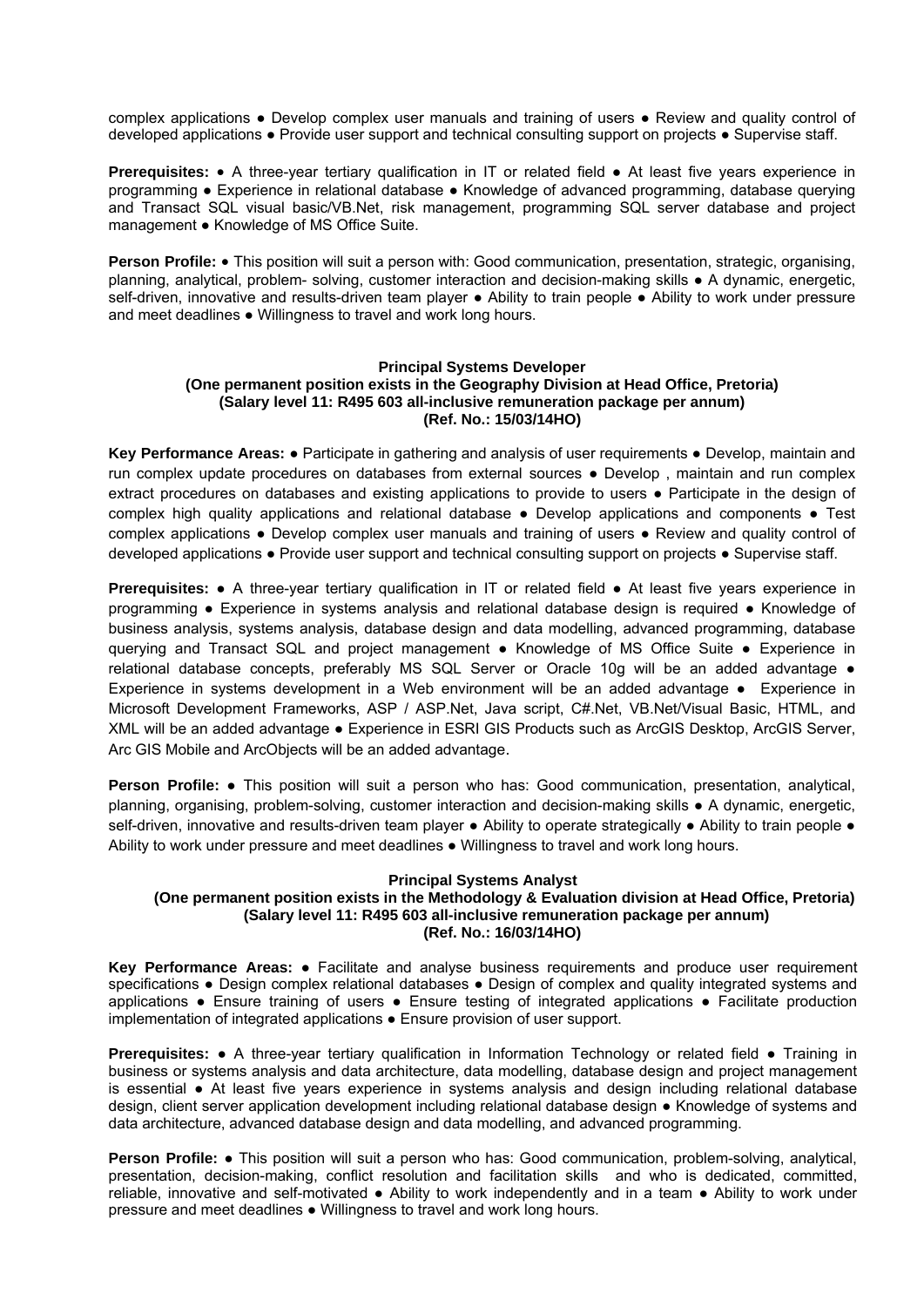#### **Survey Statistician (One permanent position exists in the Survey Co-ordination, Monitoring and Evaluation division at Head Office, Pretoria) (Salary level 8: R212 106 per annum) (Ref. No.: 17/03/14HO)**

**Key Performance Areas:** Implement integrated household surveys monitoring and evaluation strategies ● Build monitoring and evaluation systems and tools for surveys and census ● Conduct Monitoring and Evaluation field operations ● Processing, analysing and reporting of the M&E data ● Conduct quality assurance and control and reconciliation visits • Ensure that the strategic objectives of the census and household surveys are met ● Liaise with stakeholders.

**Prerequisites:** A three-year tertiary qualification in Statistics/Mathematics/Demography ● Training in Monitoring and Evaluation or related field is essential ● At least two years experience in the relevant field ● Ability to analyse data using statistical packages such as SAS, STATA ● Knowledge of Population Studies, Demography, Statistics and Project Management ● Knowledge of MS Office Suite ● A valid driver's license.

**Person Profile:** This position will suit a person with: Good facilitation, report writing, leadership, supervision, interpersonal and analytical skills ● Willingness to travel extensively.

# **Survey Statistician: Content Development**

**(Two permanent positions exists in the Poverty and Inequality Stats division at Head Office, Pretoria) (Salary level 8: R212 106 per annum) (Ref. No.: 18/03/14HO)** 

**Key Performance Areas:** Provide inputs in the development and implementation of tactical and operational plans for the component • Participate in the research and development of content for poverty and expenditure surveys • Provide inputs into the development and updating of the divisional research agenda and compile research reports in line with the research agenda • Participate in the development and testing of survey methodology, procedures and processes for poverty and expenditure surveys • Analyse data towards the publication of statistical releases, reports and products Record all activities and outputs related to content development and research, and compile metadata  $\bullet$  Liaise and provide support to stakeholders.

**Prerequisites:** • A three-year tertiary qualification in Economics/Econometrics/Statistics/Social Science/Research Methods/Demography/Development Studies or related field • Training in SAS or another statistical software package is essential  $\bullet$  At least two years proven experience with exposure to analysis of data, writing reports and/or research • Knowledge of MS Office Suite.

**Person Profile:** • This position will suit a person with: Good conceptual, analytical, numerical, communication, co-ordination and liaison skills with a strong focus on service delivery, customer needs and process and product quality • Ability to work under pressure • Ability to handle multiple and complex tasks and projects • Willingness to travel and work long hours.

## **Demographer (One permanent position exists in the Census Inputs and Outputs division at Head Office, Pretoria) (Salary level 8: R212 106 per annum) (Ref. No.: 19/03/14HO)**

**Key Performance Areas:** Participate in the development of census/survey content and products ● Participate in user consultation processes for census/survey data items and products ● Provide support on census/survey training on content ● Provide support in census/survey analysis and product development.

**Prerequisites:** A three-year tertiary qualification in Statistics/Demography or related field ● At least two years experience in census or survey undertaking ● Ability to analyse data using statistical packages such as SAS, STATA • Knowledge of MS Office Suite.